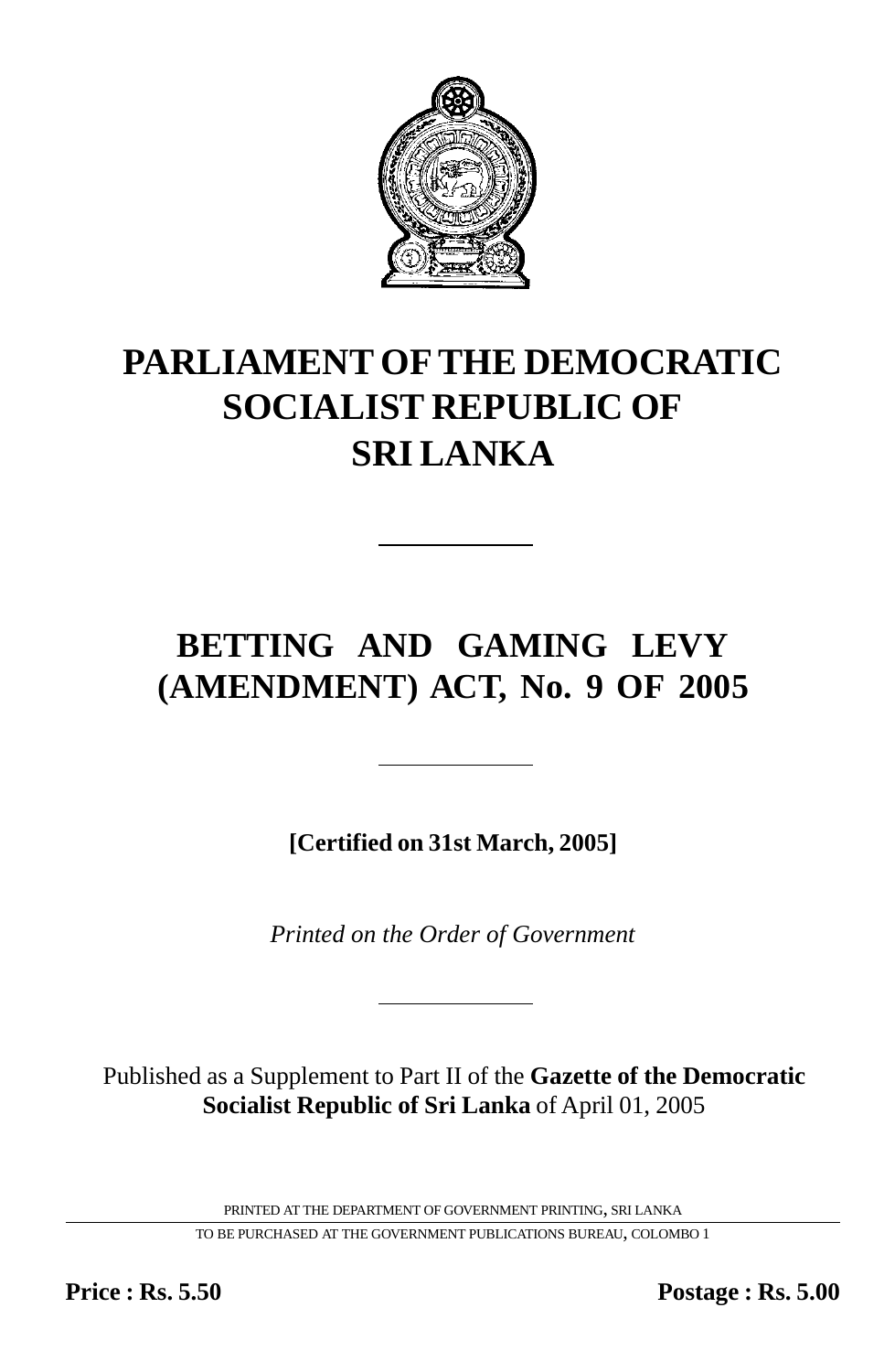*Betting and Gaming Levy (Amendment)* 1 *Act, No. 9 of 2005*

[Certified on 31st March, 2005]

L. D $-$ O. 10/2005.

## AN ACT TO AMEND THE BETTING AND GAMING LEVY ACT, NO. 40 OF 1988

BE it enacted by the Parliament of the Democratic Socialist Republic of Sri Lanka as follows :—

**1.** This act may be cited as the Betting and Gaming Levy (Amendment) Act, No. 9 of 2005. Short title.

**2.** Section 2 of the Betting and Gaming Levy Act, No. 40 of 1988 (hereinafter referred to as the "principal enactment") is hereby amended in subsection (1) thereof, by the substitution for the words "at the respective rates set out in the Schedule to this Act: ," of the words "equivalent to the respective amounts set out in the Schedule to this Act:" Amendment of section 2 of the Betting and Gaming Levy Act, No. 40 of 1988.

**3.** The Schedule to the principal enactment is hereby repealed and the following Schedule substituted therefor:—

Replacement of the Schedule to the principal enactment.

#### "SCHEDULE (Section 2)

#### PART I

The amount of the levy payable by a person carrying on the business of bookmaker for every year specified in Column I hereto, shall be equivalent to the amount specified in the corresponding entry in Column II hereto—

|    | Column I<br>Year                                                                      | Column II<br>Amount of Levy     |
|----|---------------------------------------------------------------------------------------|---------------------------------|
| 1. | For every year commencing on or<br>after April 1, 1988, but prior to<br>April 1, 2001 | One hundred thousand<br>rupees. |
| 2. | For ever year commencing on or<br>after April 1, 2001, but prior to<br>April 1, 2002  | One million rupees.             |
|    | $2-P L 000178 - 5,650 (03/2005)$                                                      |                                 |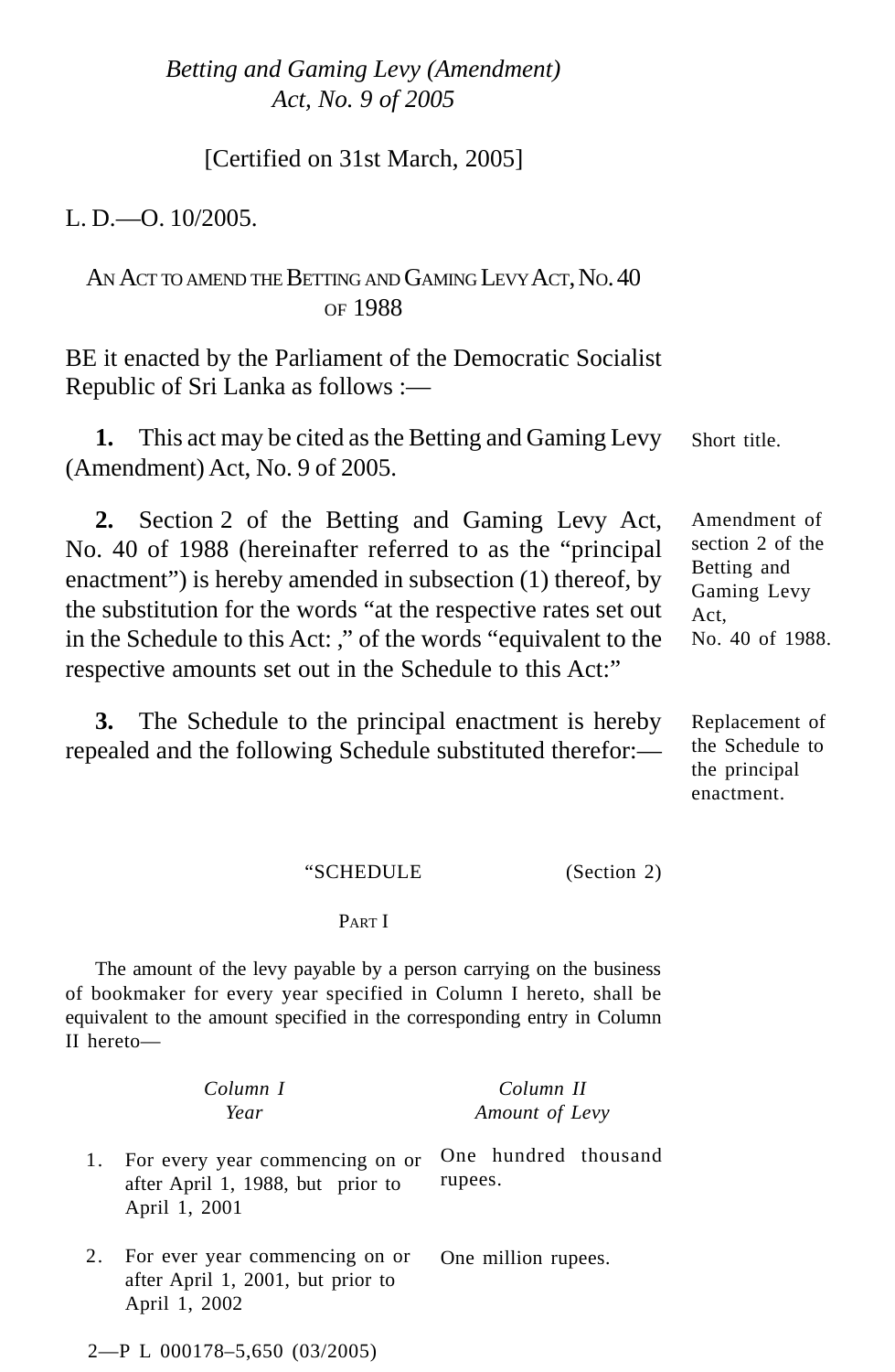|    |       | Column I<br>Year                                                                                         | Column II<br>Amount of Levy               |
|----|-------|----------------------------------------------------------------------------------------------------------|-------------------------------------------|
| 3. |       | For every year commencing on or<br>after April 1, 2002, but prior to<br>April 1, 2005-                   |                                           |
|    |       | (i) where live telecast facilities<br>are used in carrying on the<br>business.                           | Thirty thousand rupees.                   |
|    |       | (ii) Where live telecast facilities Ten thousand rupees.<br>are not used in carrying on<br>the business. |                                           |
| 4. |       | For every year commencing on or<br>after April 1, 2005-                                                  |                                           |
|    | (i)   | for betting business done<br>through Agents.                                                             | One million rupees.                       |
|    | (ii)  | where live telecast facilities<br>are used in carrying on the<br>business.                               | Two hundred and fifty<br>thousand rupees. |
|    | (iii) | where live telecast facilities<br>are not used in carrying on<br>the business.                           | Twenty five thousand<br>rupees.           |

### PART II

The amount of the levy payable by a person carrying on the business of gaming for every year specified in Column I hereto, shall be equivalent to the amount specified in the corresponding entry in Column II hereto-

|    | Column I<br>Year                                                                                          | Column II<br>Amount of Levy          |  |
|----|-----------------------------------------------------------------------------------------------------------|--------------------------------------|--|
| 1. | For every year commencing on or One million rupees.<br>after April 1, 1988 but prior to<br>April 1, 2001. |                                      |  |
| 2. | For every year commencing on or<br>after April 1, 2001, but prior to                                      | five<br>Twenty<br>million<br>rupees. |  |

April 1, 2002.

2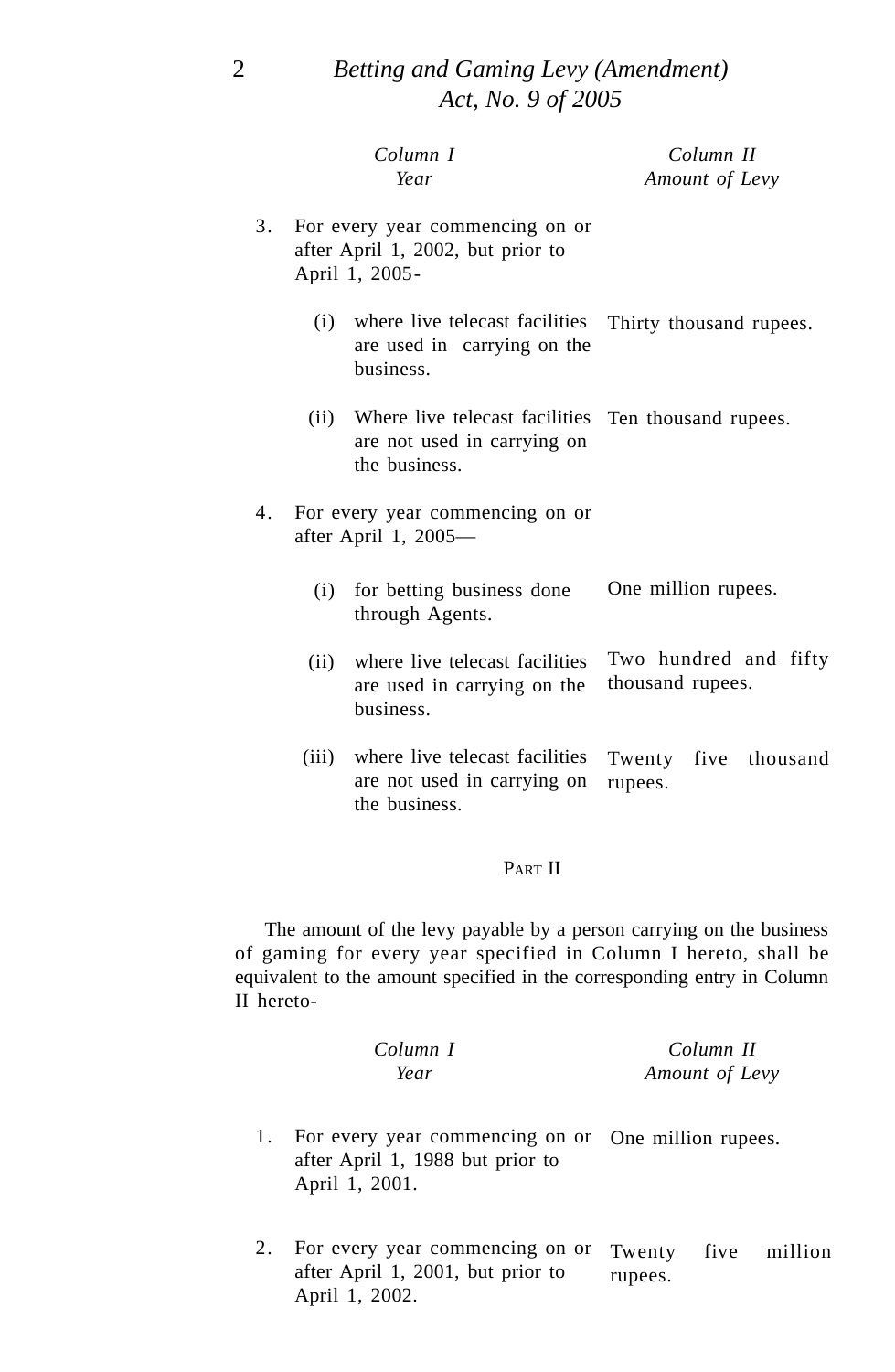*Betting and Gaming Levy (Amendment)* 3 *Act, No. 9 of 2005*

| 3. | For every year commencing on or<br>after April 1, 2002, but prior to<br>April 1, 2005-                                                   |                                  |
|----|------------------------------------------------------------------------------------------------------------------------------------------|----------------------------------|
|    | (i) For carrying on the business Twelve million rupees.<br>of gaming (other than for<br>playing rudjino).                                |                                  |
|    | (ii) For carrying on the business<br>of only playing rudjino.                                                                            | Five hundred thousand<br>rupees. |
|    | 4. For carrying on the business<br>of gaming including for<br>playing rudjino for every year<br>commencing on or after<br>April 1, 2005. | Fifty million rupees.".          |

**4.** In the event of any inconsistency between the Sinhala and Tamil texts of this Act, the Sinhala text shall prevail. Sinhala text to prevail in case of

inconsistency.